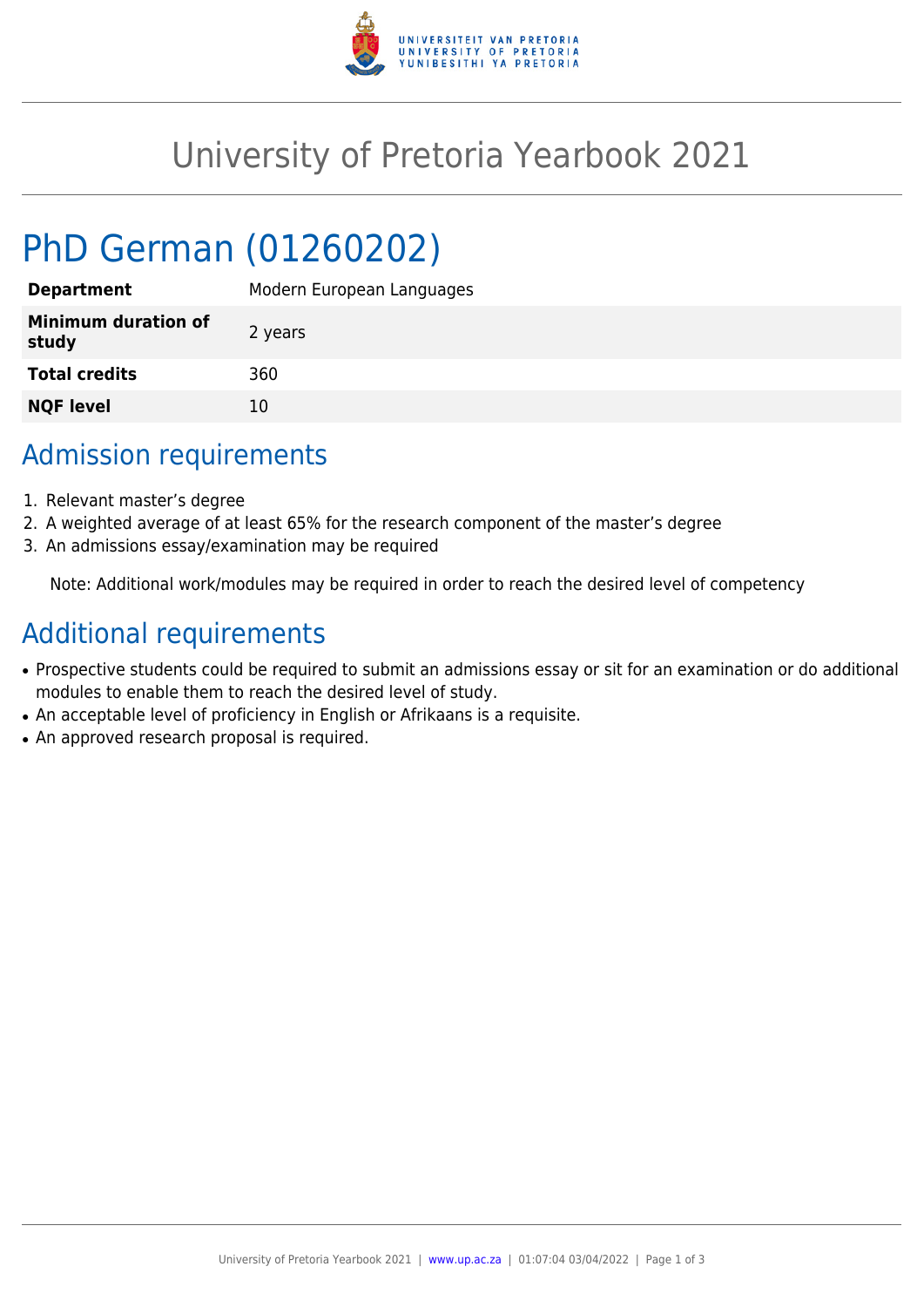

## Curriculum: Year 1

**Minimum credits: 360**

#### **Core modules**

[Thesis: German 990](https://www.up.ac.za/parents/yearbooks/2021/modules/view/DTS 990) (DTS 990) - Credits: 360.00